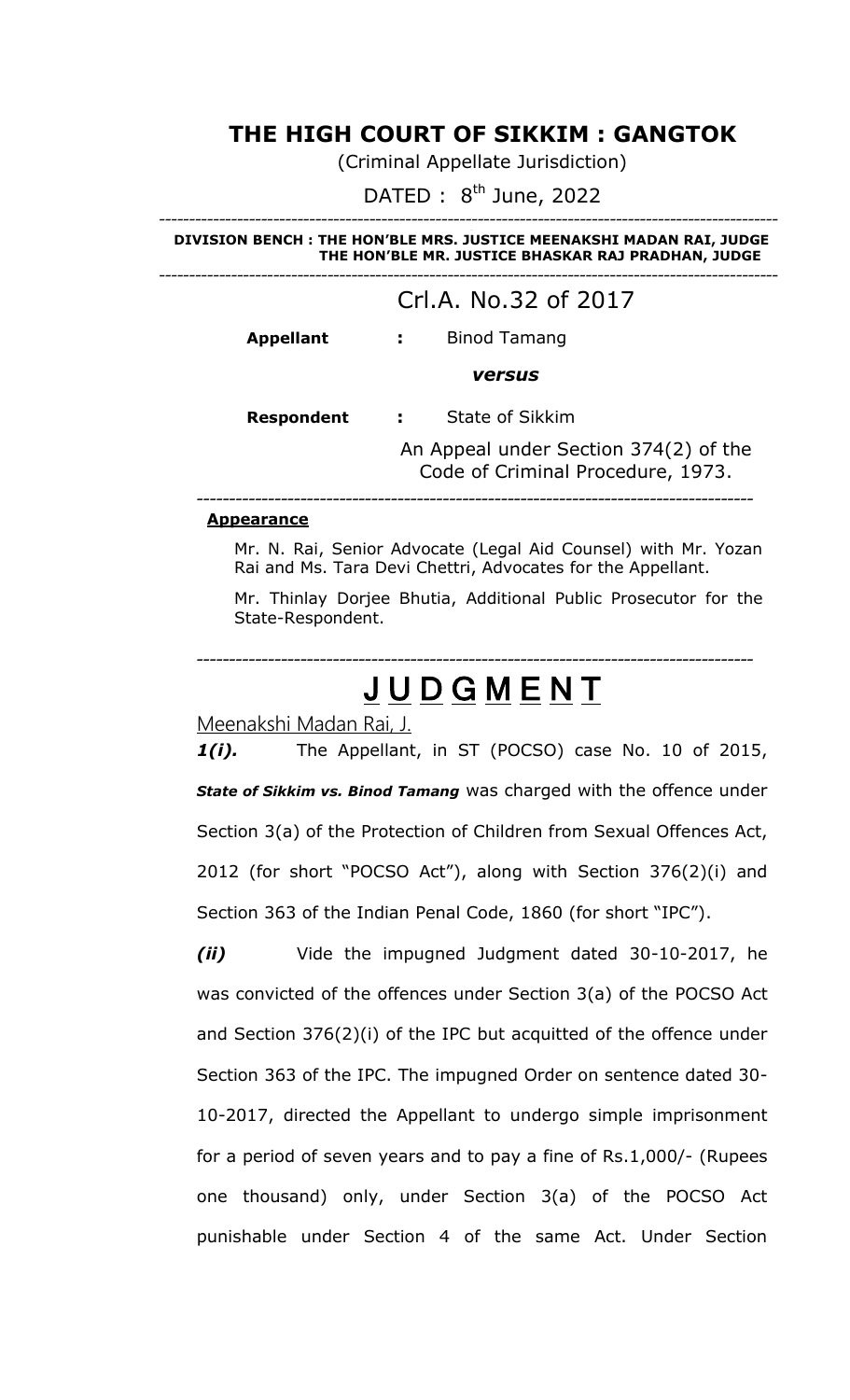376(2)(i), he was sentenced to undergo rigorous imprisonment for a period of ten years and to pay a fine of Rs.2,000/- (Rupees two thousand) only. The sentences of imprisonment were ordered to run concurrently. The sentences of fine bore default clauses of imprisonment. Aggrieved thereof, the Appellant is before this Court assailing the Judgment and Order on sentence.

2(i). Learned Senior Counsel for the Appellant while placing reliance on the ratio in *T. T. Antony v. State of Kerala and Others<sup>1</sup>* and *Mangala Mishra @ Dawa Tamang @ Jack vs. State of Sikkim<sup>2</sup> ,* contended that there can be no second First Information Report (for short "FIR") in respect of the same cognizable offence, same incident or occurrence. That, in the instant case there are two FIRs and two Charge-Sheets filed, the first FIR having been lodged on 17-11- 2013, for which the Charge-Sheet was submitted on 27-02-2014, while the second FIR was lodged on 13-01-2015 and the Charge-Sheet submitted on 04-02-2015. That, the second FIR is hit by the provisions of Section 162 of the Code of Criminal Procedure, 1973 (for short "Cr.P.C") and cannot be considered by the Court. That, further investigation after the lodging of the second FIR was taken up without the permission of the Magistrate and is therefore legally untenable, this contention was buttressed by the ratiocination in *Anju Chaudhary vs. State of Uttar Pradesh and Another<sup>3</sup>* and *Vikash Gupta vs. State of Punjab<sup>4</sup>* .

*(ii)* In the next leg of his arguments it was contended that the age of the victim was not proved which is evident from the deposition of P.W. 11 and P.W. 12, who have unambiguously stated that they had not seen the birth certificate being seized although

<sup>&</sup>lt;sup>1</sup> AIR 2001 SC 2637

<sup>2</sup> SLR (2018) SIKKIM 1373

<sup>3</sup> (2013) 6 SCC 384 <sup>4</sup> 2002 CRI. L. J. 4165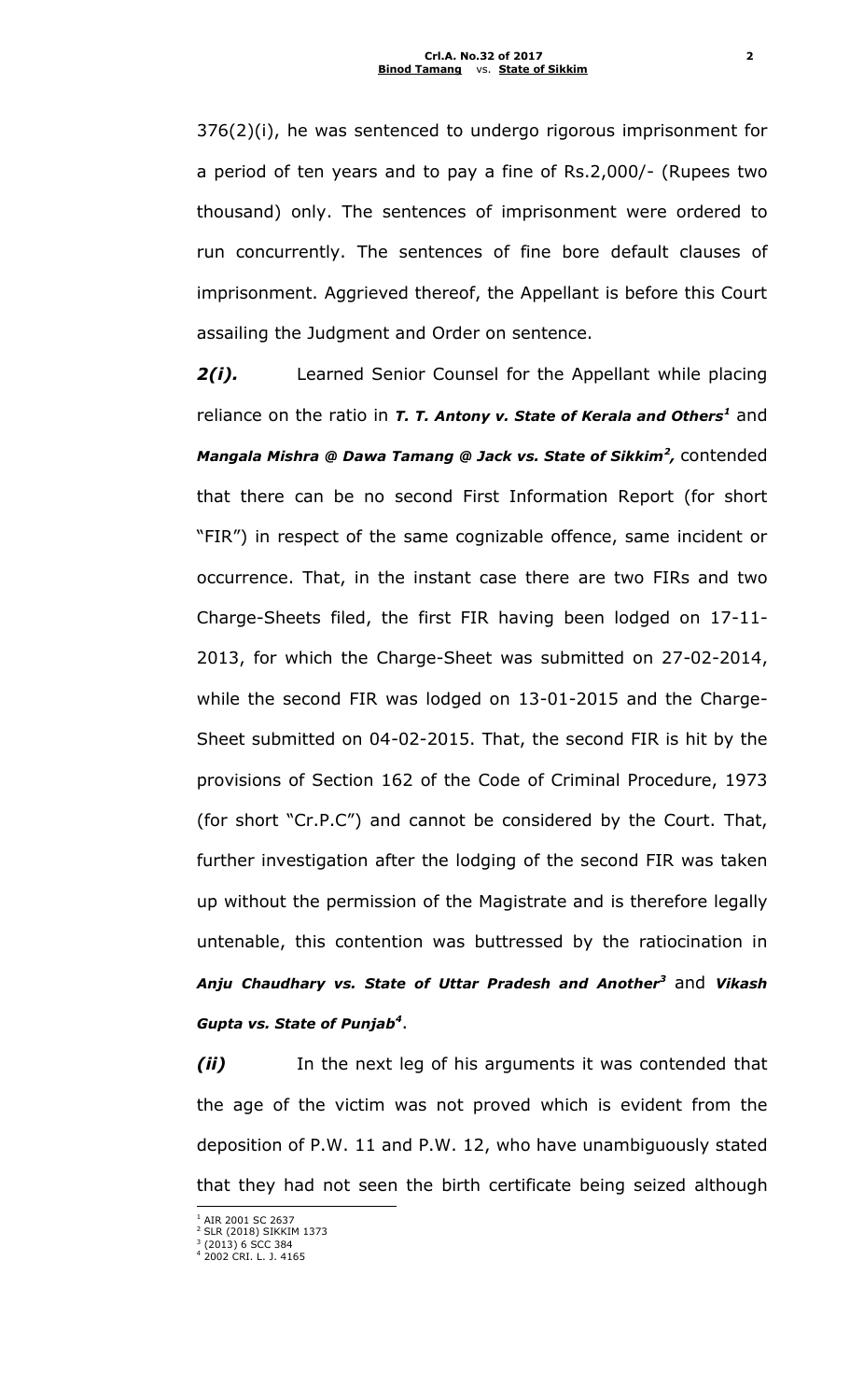the Prosecution asserts that they were seizure witnesses. They had only signed on the seizure memo Exhibit 4 and failed to identify the birth certificate Exhibit 18, hence, no weight can be attached to the document as proof of the victim's age, on this count reliance was placed on the ratio in *Sandeep Tamang vs. State of Sikkim<sup>5</sup>* of this Court and *Lall Bahadur Kami vs. State of Sikkim<sup>6</sup>* . That infact the act alleged to be sexual assault was a consensual act between the victim and the Appellant and the Appellant cannot be foisted with the offence of rape, for which reliance was placed on *Dr. Dhruvaram Murlidhar Sonar vs. State of Maharashtra and Others<sup>7</sup>* . That in view of the above facts and circumstances the Prosecution case has not been proved beyond a reasonable doubt besides being besieged with technical infirmities, hence the impugned Judgment and Order on sentence deserves to be set aside and the Appellant acquitted of all charges.

*(iii)* The concluding argument of Learned Senior Counsel for the Appellant was that the Appellant has no criminal antecedents and he and the victim in the intervening period, since the lodging of the FIR, have three children between them. Should the Appellant be incarcerated for the number of years as ordered in the impugned Order of sentence then the Appellant will ofcourse suffer his incarceration, but his wife and three minor children who are all dependant on him will have to bear the brunt of his incarceration and untold misery as the Appellant is the only earning member of his family. That, should this Court not be inclined to set aside the Judgment and Order of the Learned Trial Court then the sentence

<sup>5</sup> Crl. A. No. 23 of 2015 decided on 24-06-2016

<sup>6</sup> SLR (2017) SIKKIM 585 <sup>7</sup> AIR 2019 SC 327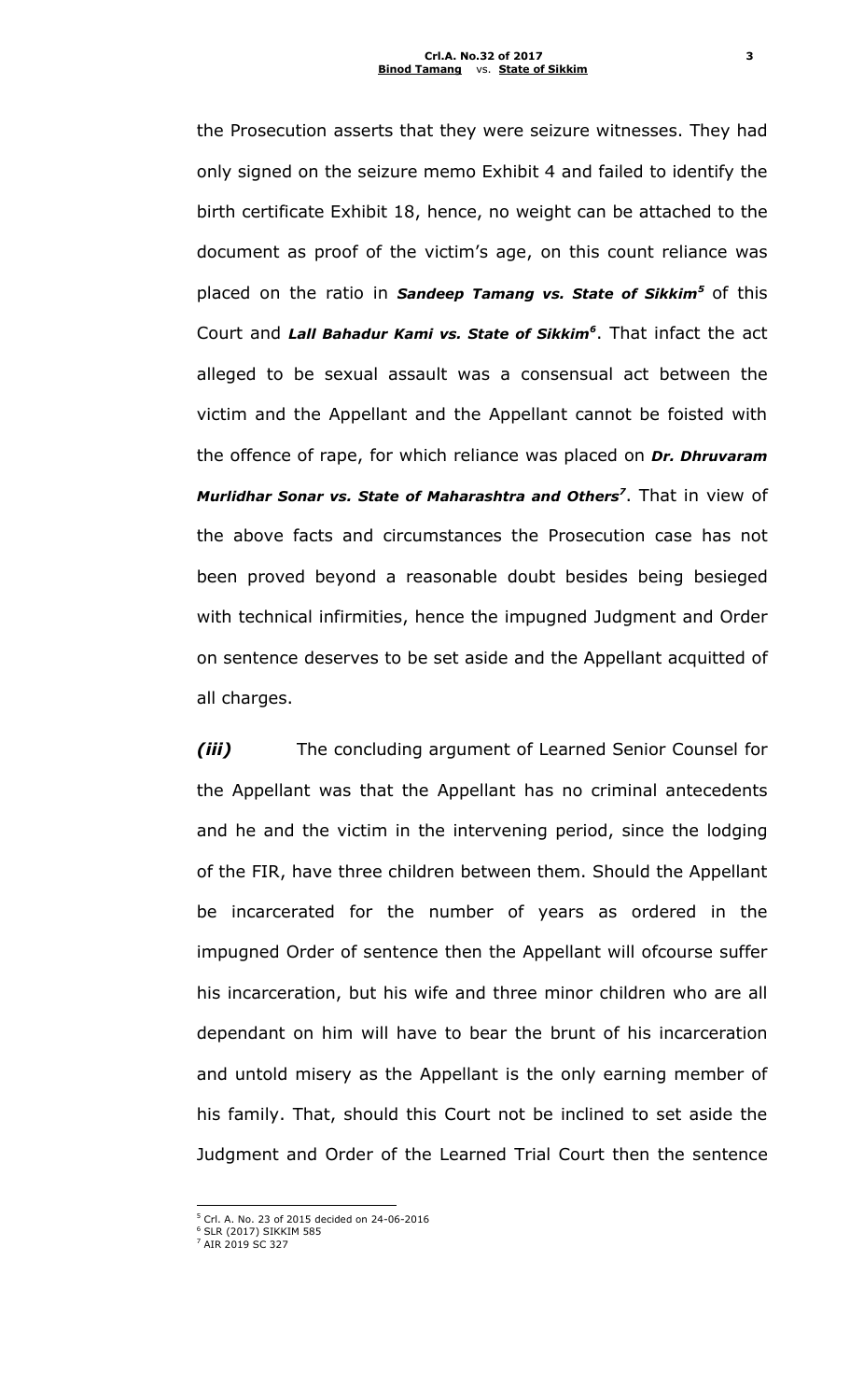of the Appellant be suspended or the Appellant be released on probation of good conduct.

*(iv)* Refuting the arguments *supra*, the Additional Public Prosecutor for his part contended that the issues pertaining to the age of the victim and the filing of the second FIR and further investigation without the permission of the concerned Magistrate were not raised at all before the Learned Trial Court and hence cannot be raised for the first time in Appeal, on this count strength was drawn from the ratio in *Sancha Hang Limboo vs. State of Sikkim<sup>8</sup>* .

*(v)* That, the victim was a minor has clearly been proved by Exhibit 18, her birth certificate duly proved by P.W. 22, who certified the contents of the birth certificate from the records of the Department concerned and the testimony of the victim herself. Besides, the Appellant in his Section 313 Cr.P.C statement, at Question no.14 has clearly admitted that he had sexual intercourse with the victim, during their stay at his house where he had taken the victim thereby clinching the Prosecution case. Hence, the Judgment and Order on sentence of the Learned Trial Court warrants no interference.

**3.** After carefully considering the rival submissions of the Learned Counsel of the parties and perusal of the evidence and documents on Record, this Court is to determine whether the Learned Trial Court was correct in concluding that the Appellant had committed the offences that he was convicted under.

*4(i).* Before delving into the merits of the matter, it is imperative to briefly discuss the facts of the case. On 17-11-2013, P.W.2 lodged an FIR, Exhibit 11, before the Police Station informing

<sup>8</sup> SLR(2018) SIKKIM 1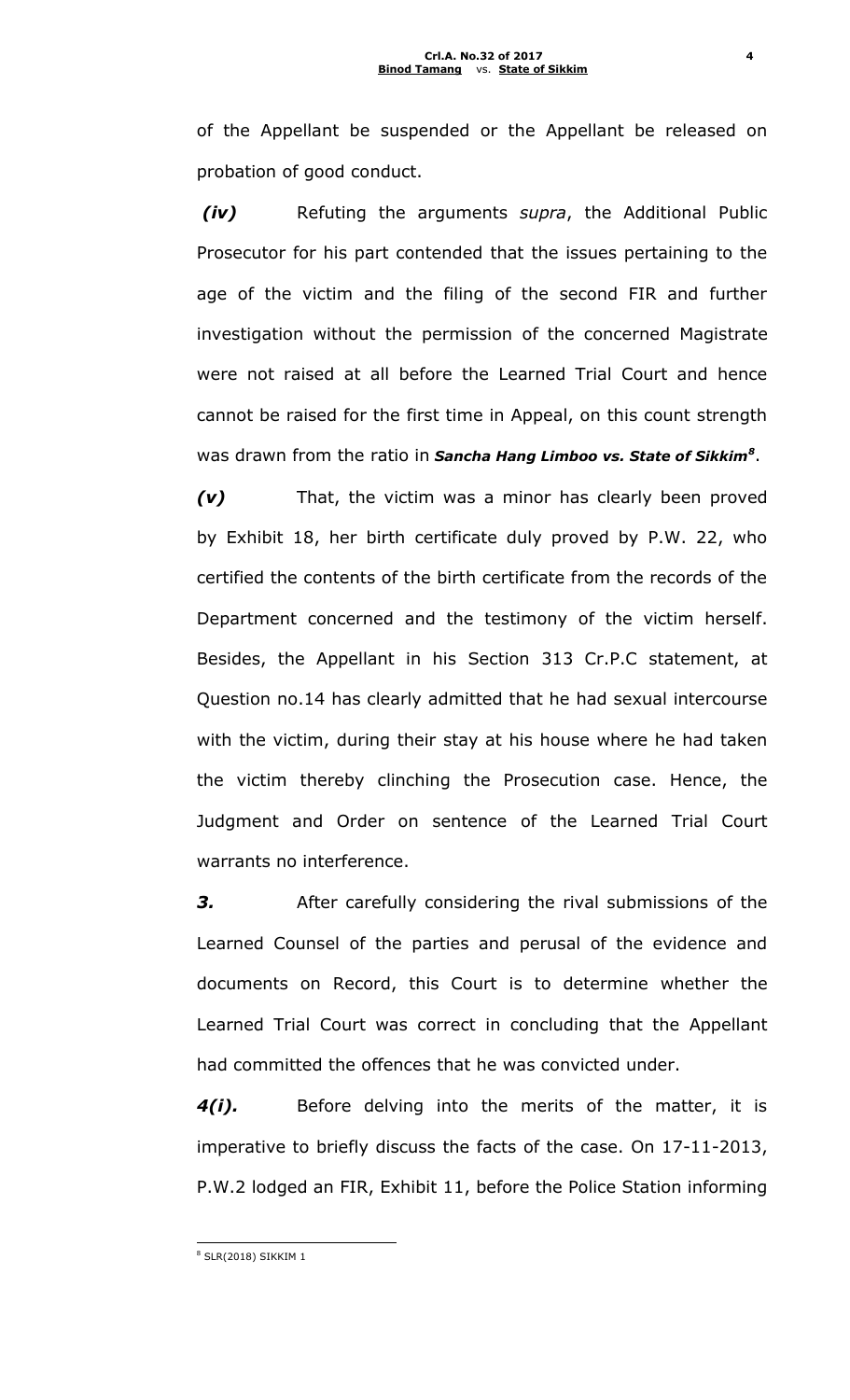the Police that the victim, his relative, aged about 13 years had gone to her maternal uncle's home but failed to return home after nine to ten days. On enquiry, they came to learn that she had been taken by an unknown boy. The Police Station registered the case as FIR T.P.S case no.14(11)13 dated 17-11-2013 under Sections 363/366 IPC against the accused and endorsed it for investigation to ASI K.B. Gurung, Investigating Officer (for short "I.O.").

*(ii)* On completion of investigation, Charge-Sheet was submitted by the I.O. on 27-02-2014 against the Appellant, under Sections 363/366 of the IPC, the cognizance of which was declined by the Special Judge (POCSO) Act, South Sikkim at Namchi on jurisdictional grounds, the minor victim being a resident of a place in South Sikkim but having been allegedly kidnapped from the lawful guardianship of her uncle under the East District jurisdiction. The matter was reverted by the Learned Special Judge (POCSO) Act, South Sikkim to the Prosecution Branch for appropriate steps which in turn handed it over to the Rangpo Police Station. The Station House Officer (for short "SHO"), Rangpo Police Station registered Rangpo PS Case FIR No.01(01)15, dated 13-01-2015 under Sections 363/366 of the IPC against the accused and endorsed it to the PSI Avinash Lamichaney, I.O. P.W.21, for further investigation. The SHO then filed Exhibit 16 before the Learned Chief Judicial Magistrate, East and North at Gangtok (for short "CJM") informing her of the chain of events as narrated above. On completion of investigation the I.O. submitted Charge-Sheet against the Appellant under Sections 363/366/376 of the IPC read with Section 4 of the POCSO Act.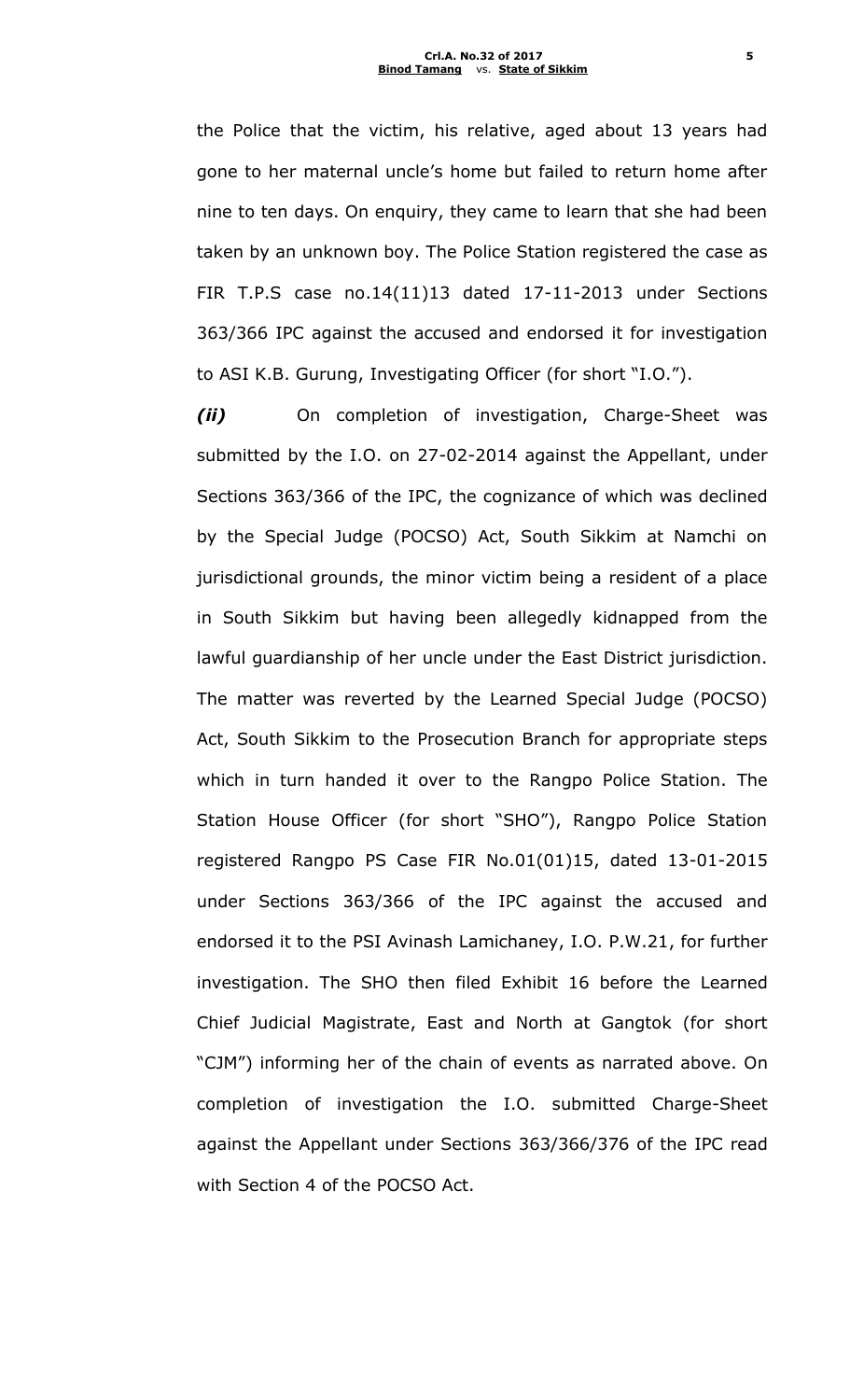*5.* The Learned Special Judge (POCSO) Act, East Sikkim at Gangtok framed charges against the Appellant under Section 3(a) of the POCSO Act and Section 376(2)(i)/363 of the IPC. The Prosecution examined 22 (twenty-two) witnesses to prove its case beyond a reasonable doubt. On closure of Prosecution evidence, the Appellant was examined under Section 313 of the Cr.P.C to enable him to explain the incriminating evidence appearing against him. He admitted to the fact of sexual intercourse with the victim but claimed to be innocent and falsely implicated in the case. Pursuant thereto, the final arguments of the parties were heard followed by the impugned Judgment and Order on sentence.

*6.(i).* It may relevantly be noticed that the SHO, Rangpo Police Station has vide Exhibit 16 infact informed the CJM, East and North at Gangtok that pursuant to the lodging of the FIR on 17-11- 2013, which was registered at a Police Station in the South District, the I.O. submitted the Charge-Sheet before the Learned Special Judge (POCSO) Act, South Sikkim who refused to take cognizance on jurisdictional grounds citing Section 177 and Section 181(2) of the Cr.P.C. The registration of the FIR, Exhibit 16 at the Rangpo Police Station being an information to the CJM can in no manner be categorised as a second FIR of the incident. It was merely due to a technical question raised by the concerned Court that the FIR, Exhibit 11 and the Charge-Sheet were returned for steps to be taken by the Prosecuting Agency under the correct jurisdiction. Consequently, the SHO registered it as FIR No.01(01)15 dated 13- 01-2015 and then informed the CJM of the development. With regard to the SHO directing P.W.21 to further investigate into the matter, it was argued by the Learned Senior Counsel that there can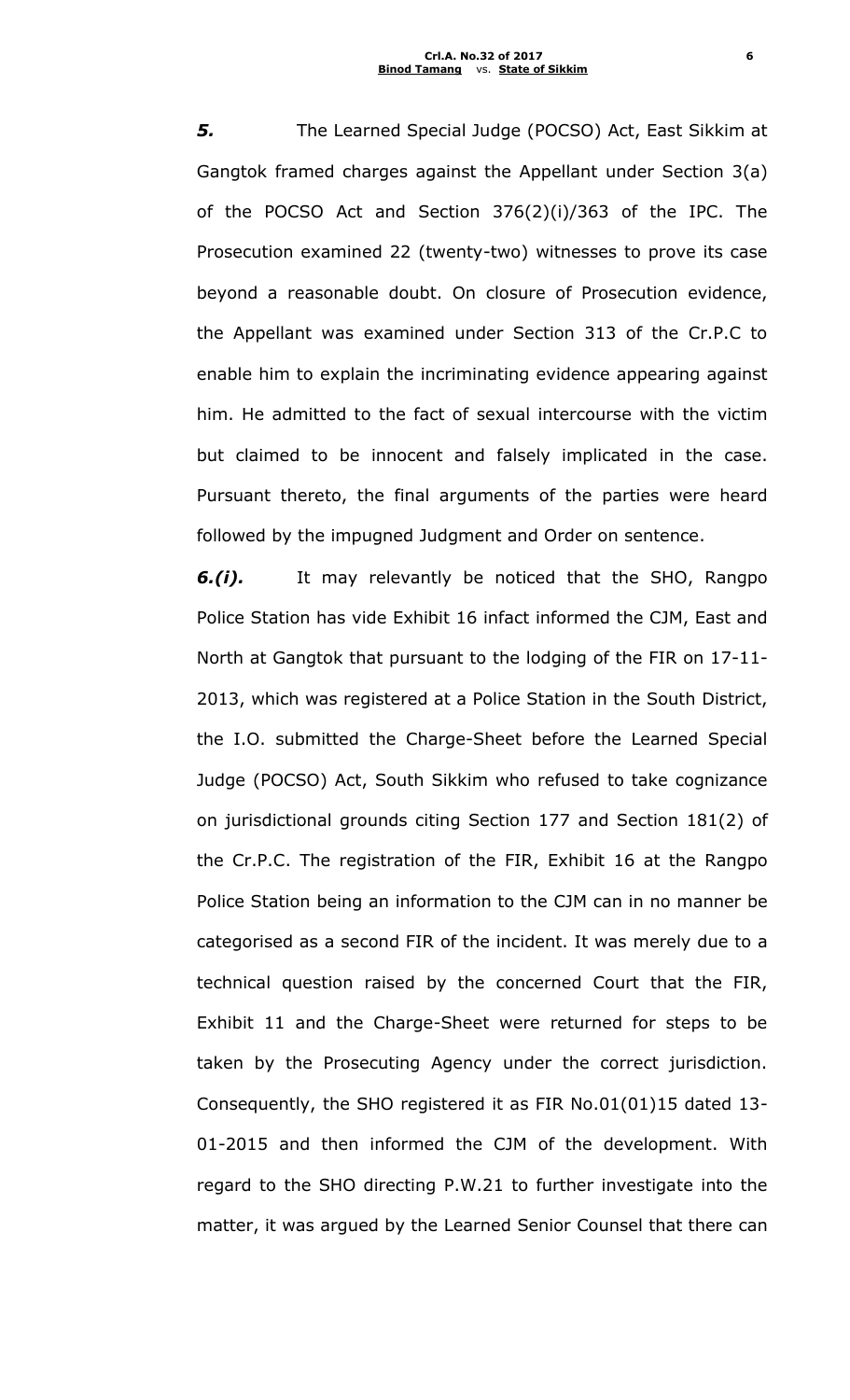be no further investigation into the case under the provisions of Section 173 of the Cr.P.C without an order from the concerned Magistrate. We have perused the contents of the Section 173 of the Cr.P.C Section 173(8) which is relevant and is reproduced herein below;

> **"173. Report of police officer on completion of investigation.- …………………………………………………………………………** (8) Nothing in this section shall be deemed to preclude further investigation in respect of an offence after a report under sub-section (2) has been forwarded to the Magistrate and, where upon such investigation, the officer in charge of the police station obtains further evidence, oral or documentary, he shall forward to the Magistrate a further report or reports regarding such evidence in the form prescribed; and the provisions of sub-sections (2) to (6) shall, as far as may be, apply in relation to such report or reports as they apply in relation to a report forwarded under sub-section (2)."

*(ii)* Hence a perusal of 173(8) of the Cr.P.C nowhere lays down that the police is precluded from further investigation into the matter *sans* permission of the concerned Magistrate. The I.O. of the Police Station if he receives further evidence, oral or documentary, may forward such material to the Magistrate for further report or reports regarding such evidence. In *Popular Muthiah vs. State represented by Inspector of Police<sup>9</sup>, the Hon'ble* Supreme Court has held that when the power under Section 173(8) of the Cr.P.C is exercised the Court ordinarily should not interfere with the statutory powers of the investigating agency. That, the Court cannot issue directions to the investigating agency from a particular angle or by a particular agency. Thus, the power of the Police to continue further investigation even after laying the final report is recognized under Section 173(8) of the Cr.P.C as also held in *Sri Bhagwan Samardha Sreepada Vallabha Venkata Vishwandadha* 

9 (2006) 7 SCC 296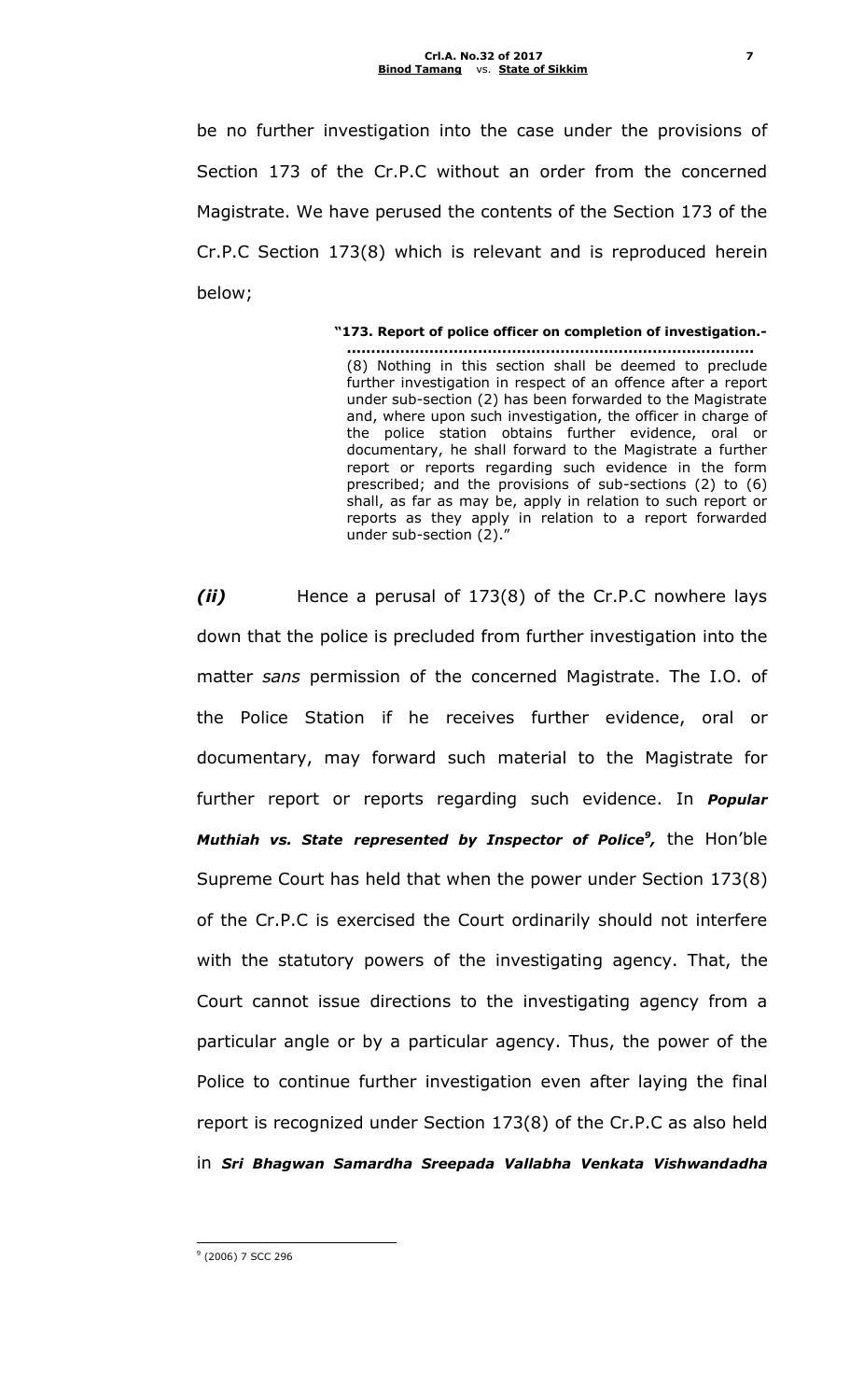*Maharaj vs. State of Andhra Pradesh and Others<sup>10</sup>* . Hence no error emanates in the SHO directing P.W.21 to further investigate the matter. He had not issued orders for re-investigation.

*(iii)* Coming to the contention that the age of the victim was not proved we are in absolute disagreement with Learned Senior Counsel. Reliance was placed by the Appellant on *Sandeep Tamang*  (*supra*) [the Judgment was pronounced by a Single Judge Bench of (Rai, J)], where the Court disbelieved that the victim was a minor on grounds that the parents of the victim were not made witnesses to prove the victim's age, neither was the authority who issued the victim's birth certificate made a witness to test the authenticity of the document. The school admission register of the victim also found no place in the Prosecution evidence, besides, the seizure of the birth certificate went unproved. The facts and circumstances herein can be differentiated for the reason that shall follow later herein below. In *Lall Bahadur Kami* (*supra*) a Division Bench of this Court had again disbelieved the birth certificate of the victim for the reason that the Prosecution witnesses could not vouchsafe for the truth of the contents of the document. In the instant matter Exhibit 18 is the birth certificate of the victim wherein her date of birth is reflected as 15-12-2000, duly registered on 03-01-2001. We have, in a catena of decisions of this Court, held that subsequent registration of a birth certificate does not take away from the veracity of the document, all that is required to establish the *bona fides* of the Prosecution case is that the concerned document should be *ante litem motam,* which means, before the litigation commences. In the instant case the FIR was registered

<sup>10</sup> 1999 CRI. L. J. 3661 (SC)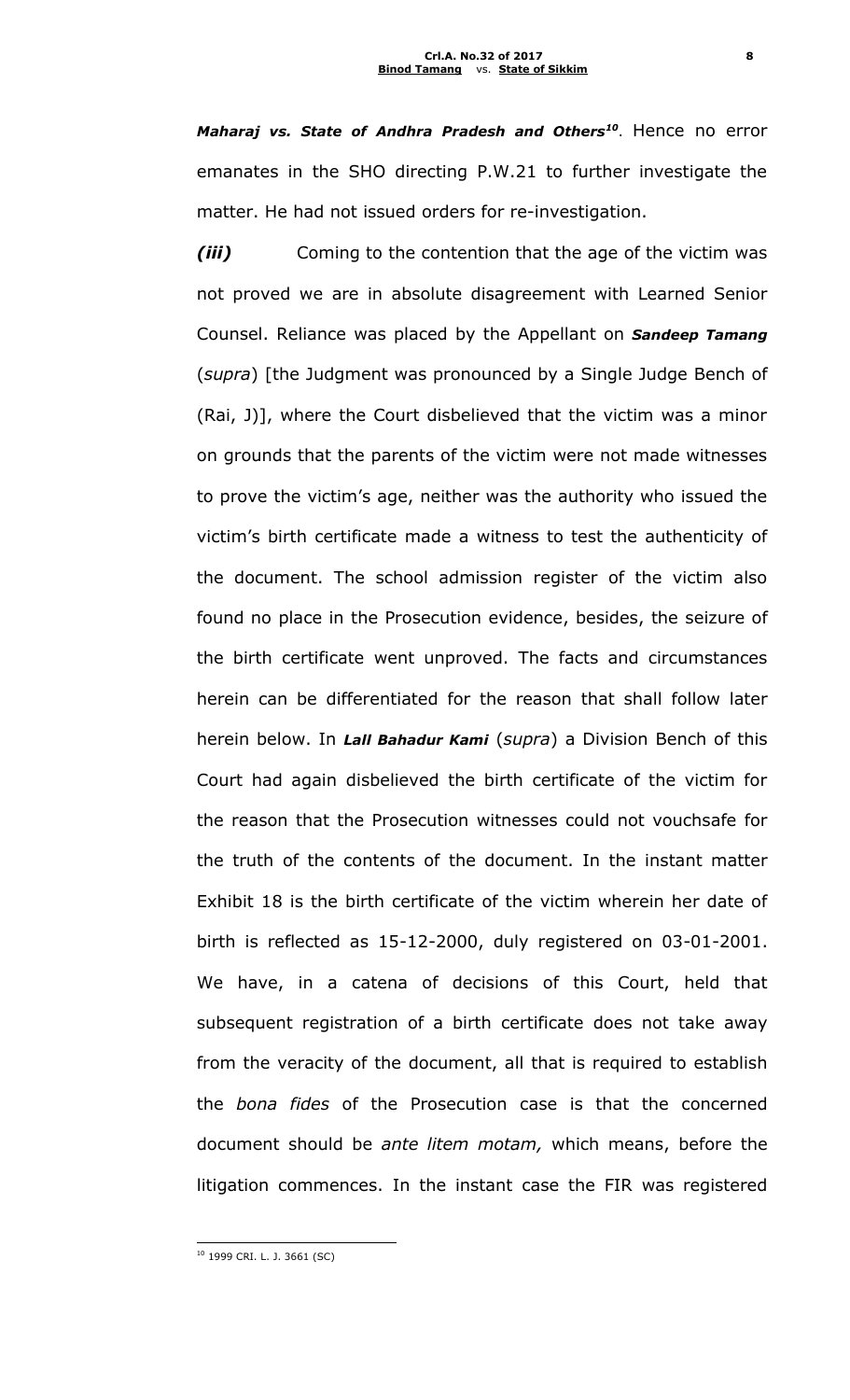only in the year 2013 while the birth of the victim was registered much prior in time i.e., on 03-01-2001, hence its veracity cannot be doubted. P.W.22, Dr. Tsering Laden Bhutia who was posted as Chief Medical Officer at the concerned District Hospital deposed that on the receipt of requisition Exhibit 19, dated 18-03-2014, requiring her to verify the authenticity of the birth certificate Exhibit 18, she verified its contents by examining the records maintained by the Department, including the counter foil of Exhibit 18 maintained in her Department for the period 04-12-2000 to 31- 12-2002. On such verification, finding the birth certificate to be a genuine document, she thus certified Exhibit 18 accordingly. The fact that she verified the authenticity of the certificate was not decimated in cross-examination. The cross-examination of P.W.19 and P.W.21 I.O's of the case has not demolished the fact that Exhibit 18 is a genuine document. The victim herself deposed that at the time of the incident in 2013, she was aged about 13 years. That, on enquiry by the Appellant too she informed him that she was 13 years old.

*(iv)* The victim under cross-examination went on to state as follows:-

"……………………………………………………………………….

It is true that on 13-11-2013 my aunt told me to go home but I instead of going home visited the accused.

**It is true that I was the one who insisted on getting married with the accused.**

It is true that while going to Kalimpong I along with the accused travelled in a taxi vehicle. It is true that the vehicle stopped two to three times in different places.

It is true that I used to frequently visit the accused at Duga with the pretext of visiting my aunt.

……………………………………………………………………………………. It is true that accused never came to visit me at my place of residence.

**It is true that prior to eloping with the accused, I met the accused. It is true that on the**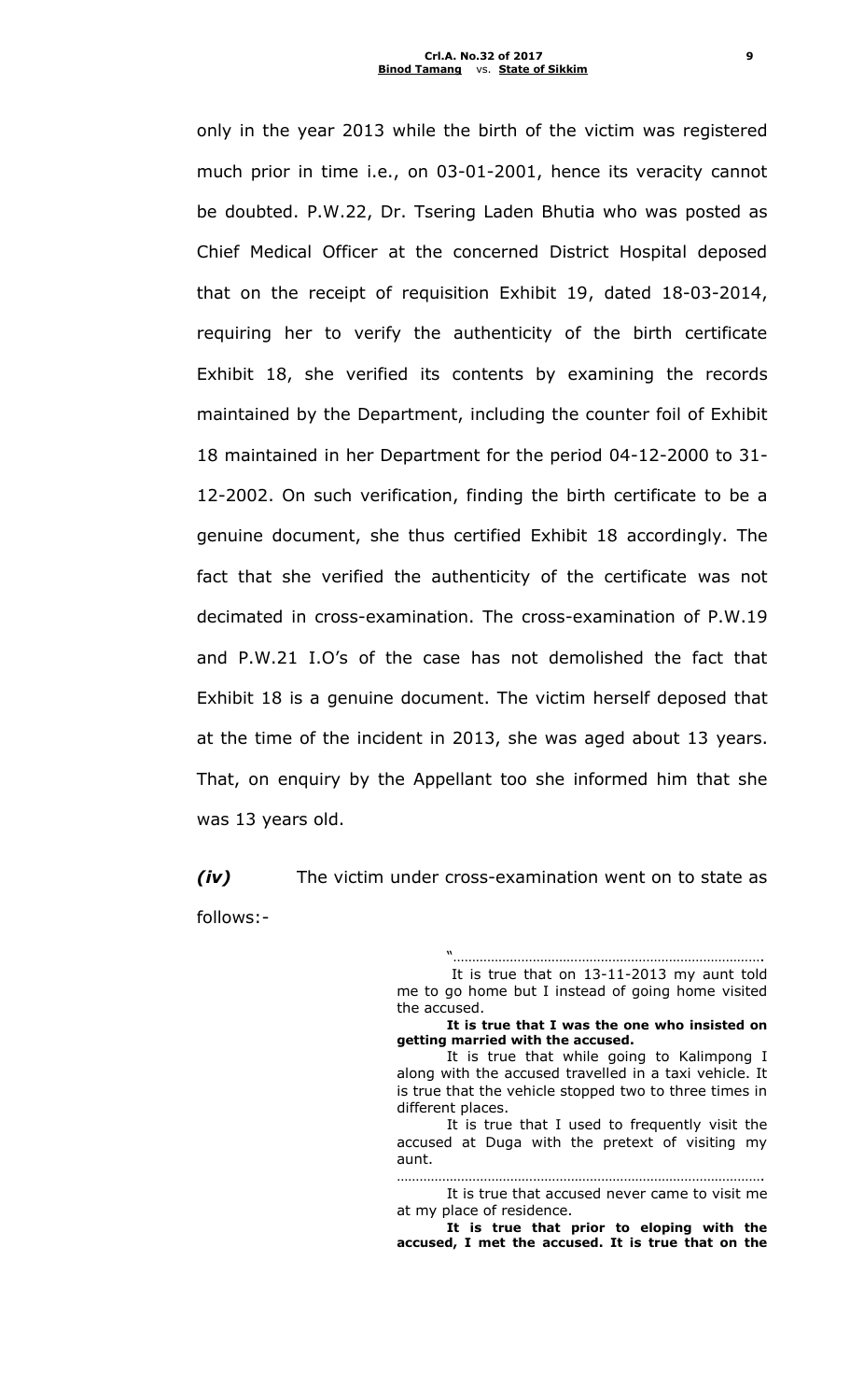**date of eloping when I met the accused, he was not ready to get married with me.**

**It is true that the accused on several occasion tried to explain to me to go back home but it was me who kept on insisting him to get married.**

It is true that when we reached Kalimpong, the accused's friend explained us (sic) that it was not right age for me to get married, thereafter, we came back.

It is true that when we came back, I stayed at the house of the accused where his parents were also there.

It is true when we were sleeping together, the accused person did not forced me to have sexual intercourse.

…………………………………………………………………………………… **It is true that the entire incident occurred due to my own insistence and the accused did not force me to elope with me or to have sexual intercourse.**

It is true that I did not have sexual intercourse with the accused.

………………………………………………………………………………….." **(emphasis supplied)**

*(v)* Thus, the cross-examination of the victim indicates that despite her age, it was at her insistence that the Appellant took her and married her, although it does not condone the act of the Appellant as it is settled law that consent of the minor is no consent. Reliance placed by Learned Senior Counsel for the Appellant in *Dr. Dhruvaram Murlidhar Sonar* (*supra*) is of no assistance to the Appellant's plea of consensual sex as the matter deals with consensual sex between two adults and therefore irrelevant for the present purpose which is concerned with the sexual assault of a minor.

*7.* The evidence of the victim P.W.1 regarding the incident is fortified by the evidence of P.W.2, the complainant who deposed that he came to learn about the fact that the victim was missing from her paternal uncle's place when her uncle requested him to lodge a missing complaint, which led to the filing of Exhibit-12, P.W.3 the victim's maternal aunt also supported the evidence of P.W.1 and P.W.2 as according to her, the victim who is related to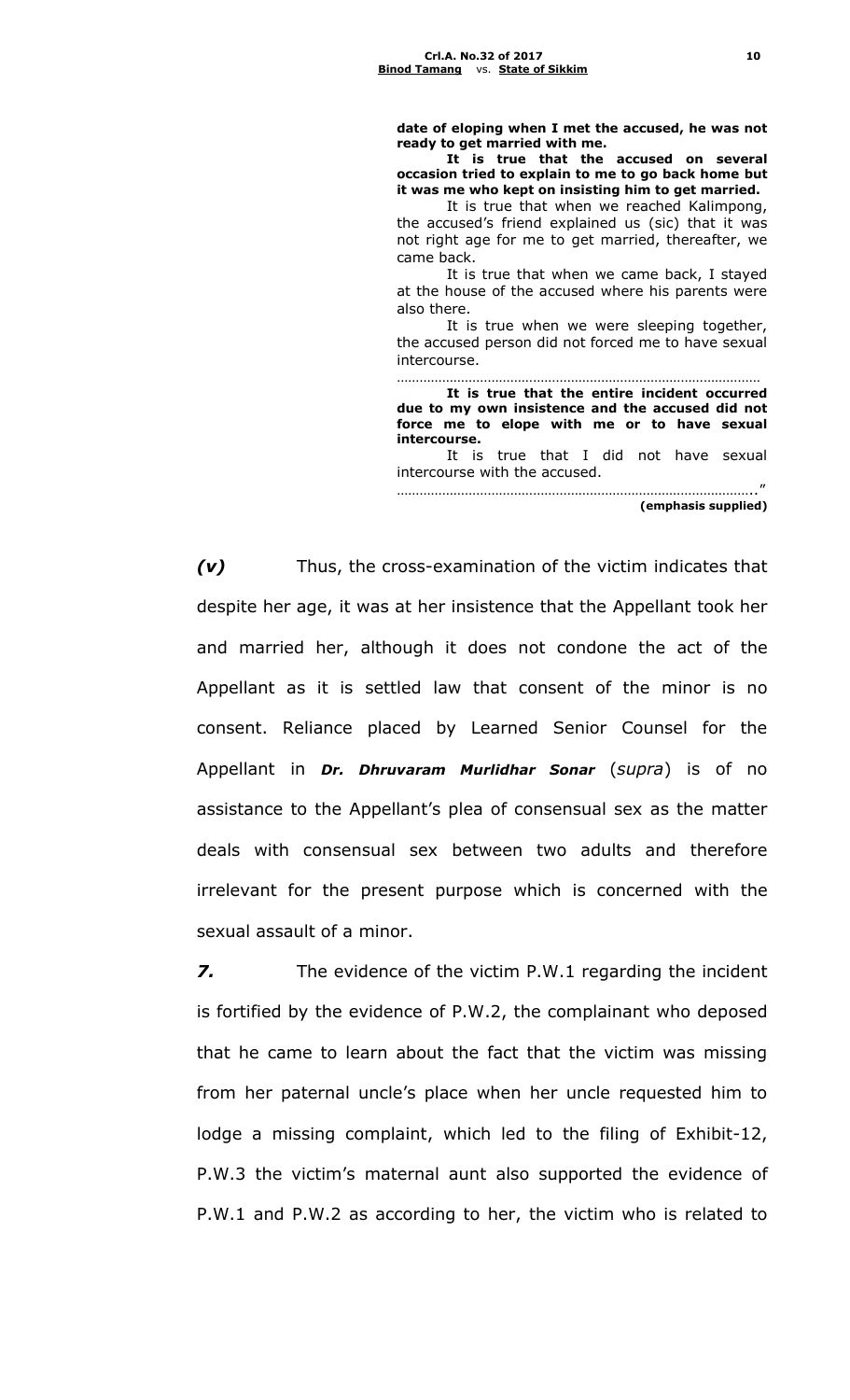her had come to her residence during the period of offence. Although she was asked to go back home after she stayed with them for 15 days, she refused to do so. On the day of the incident she came to learn from P.W.7 the aunt of the Appellant that the victim had been taken by the Appellant. She also went on to depose that the Appellant and the victim now have twins. P.W.4 the Appellant's sister, was introduced to the victim by the Appellant as his friend and since they had arrived at her residence in the evening, of a date and month which she did not recollect, she allowed them to stay overnight at her residence, where she prepared a separate bed for the Appellant while the victim slept with her that night. She went on to fortify the evidence of P.W.3 that the victim and the Appellant now have twins.

*8.* The evidence of P.W.5 was that a "Milapatra" Exhibit 3, was executed between the family members of the Appellant and the victim, which he witnessed and affixed his thumb impression thereon. P.W.8 supported the evidence of P.W.5 who along with P.W.10 and P.W.13 also witnessed the execution of Exhibit 3. P.W.8 deposed that the document was executed between the parents of the victim and the Appellant in which it was stated that until the victim attains the age of majority she would be residing with her parents. Both P.W.8 and her husband P.W.20 signed on Exhibit 3 as witnesses being a Member of the Panchayat and the Panchayat President of the area respectively. P.W.9 too supported the evidence of P.W.5 and P.W.8 with regard to execution of Exhibit 3. She went on to state that the victim and the Appellant now have twins. The evidence of the witnesses indicate that the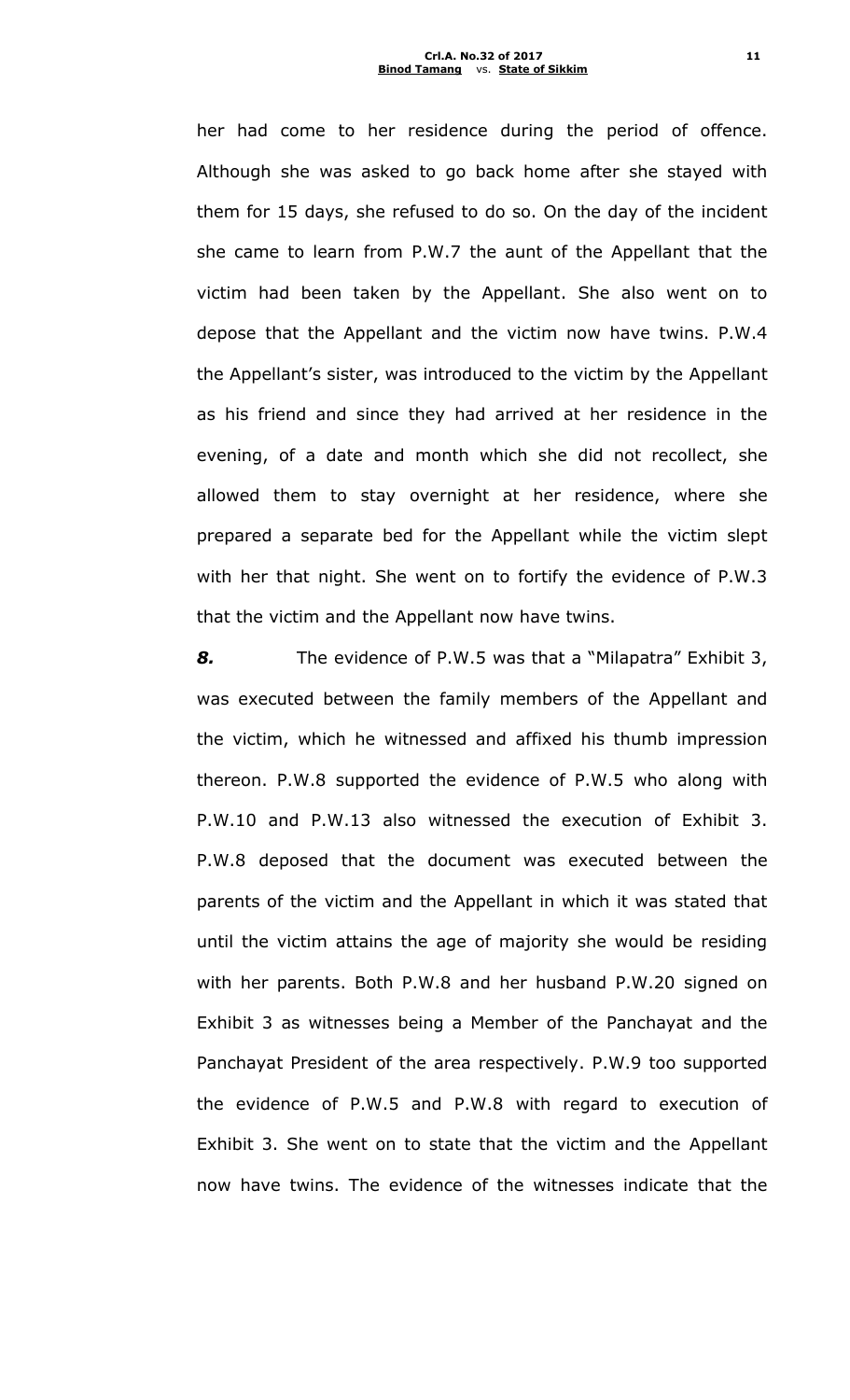parents had thus compromised the matter on the terms reflected in Exhibit 3.

*9.* The Section 164 Cr.P.C statement of the victim recorded by P.W.15, the Learned Judicial Magistrate, South District is not being taken into consideration as the document was not relied on by any party either for corroboration or contradiction.

*10.* The victim was medically examined by P.W.17, the Consultant, Gynaecology and Obstetrics Department, STNM Hospital, Gangtok. The examination of the victim yielded the following results;

> "On local examination, there was no perineal and anal injury, hymen was absent…………………………………………….. Her vaginal wash was taken and was sent for presence of living or non-living spermatozoa. The Pathological Report showed presence of nonmotile spermatozoa as reported by Priyadarshini Pradhan, Pathologist. …………………………………………………………………………………………………

> Clinical findings and lab reports confirms that sexual intercourse had taken place two days to one week prior to examination of the victim.

> Accordingly, I prepared the Medical Examination Report, Exbt. 14 under my signature Exbt. 14(a)."

Under cross-examination it was his testimony that there was no sign of any forceful penetration.

*11.* The I.O. ASI K.B. Gurung P.W.19 investigated the case after the matter was endorsed to him, on registration of Exhibit 11 the FIR, at the Police Station in the South District. According to him, his investigation revealed that the victim had on her own will proceeded to a place in East Sikkim and she had not lodged the FIR in the instant case.

*12.* P.W.21 was the I.O. who conducted the investigation after the matter was registered at Rangpo Police Station. According, to him based on the evidence collected by his predecessor, I.O. ASI K.B.Gurung and on the basis of the evidence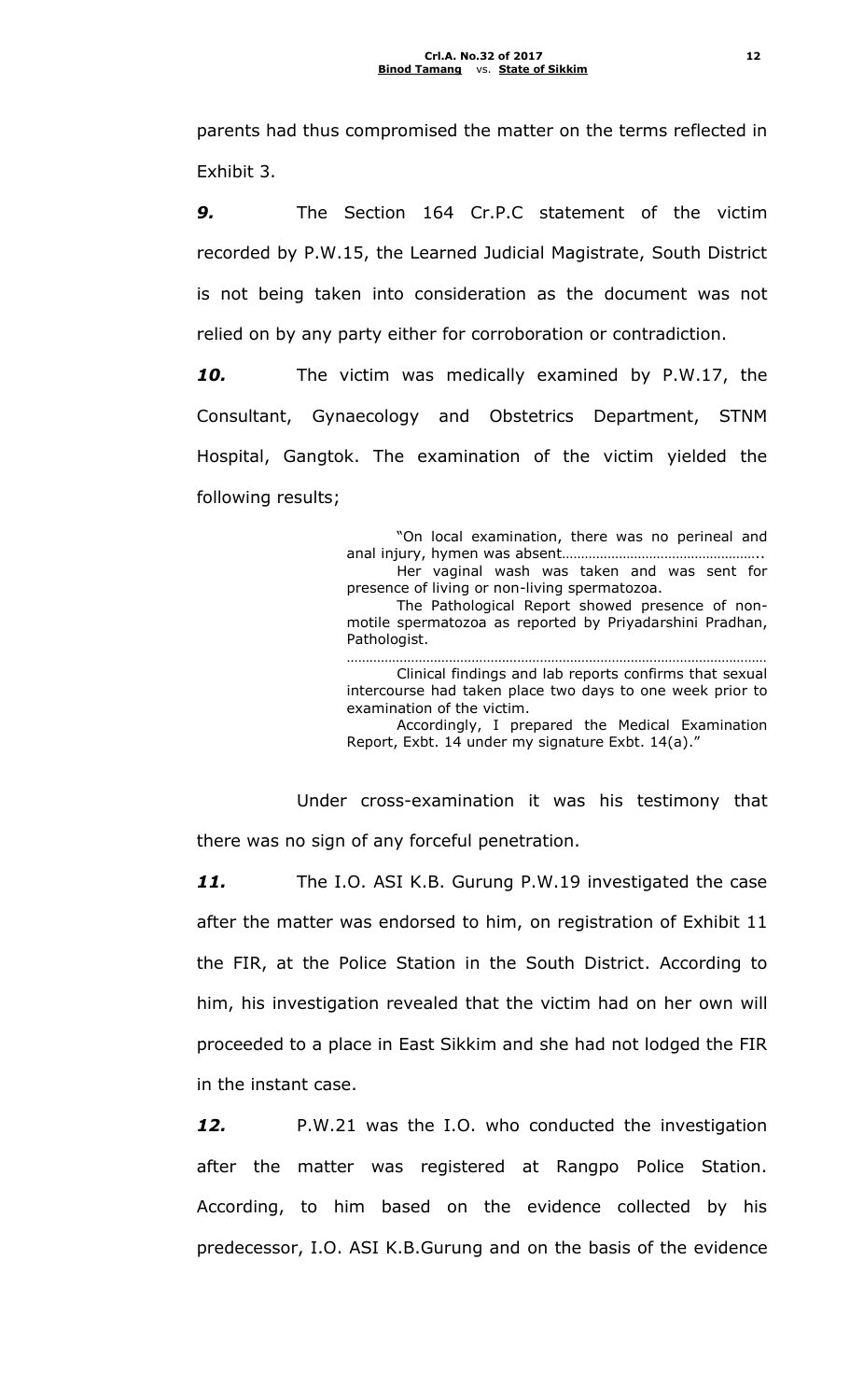that he had collected in the course of investigation of the case, he submitted Charge-Sheet against the Appellant under Section 363/366/376 of the IPC read with Section 4 of the POCSO Act, 2012. His cross-examination would reveal that the Appellant never visited the residence of the victim. That the FIR was lodged ten days after the incident. It needs no reiteration that it is settled law that an FIR lodged belatedly in such cases cannot be suspect as it requires prior contemplation before being filed, bearing in mind the dignity of the victim and societal repercussions.

*13.* On consideration of the entire facts, circumstance and evidence placed before this Court including the documentary evidence this Court is indeed constrained to opine that no error emanates in the findings of the Learned Trial Court arrived at in its impugned Judgment and Order on Sentence.

*14.* The only question remaining for consideration is whether the benefit of the Section 4 of the Probation of Offenders Act, 1958 (for short "Probation Act") can be extended to the Appellant. On consideration of the submissions of Learned Senior Counsel for the Appellant that the Appellant and the victim have three children between them and should he be incarcerated for a long period the innocent will indeed bear the brunt of his incarceration, in this situation, considering the prayers, the facts and circumstances of the case revealed above which led the Appellant to commit the offence, the fact that an earning member of the family will be undergoing imprisonment and bearing in mind that the Appellant is a first offender with no criminal antecedents, we deem it expedient to invoke the provisions of Section 4 of the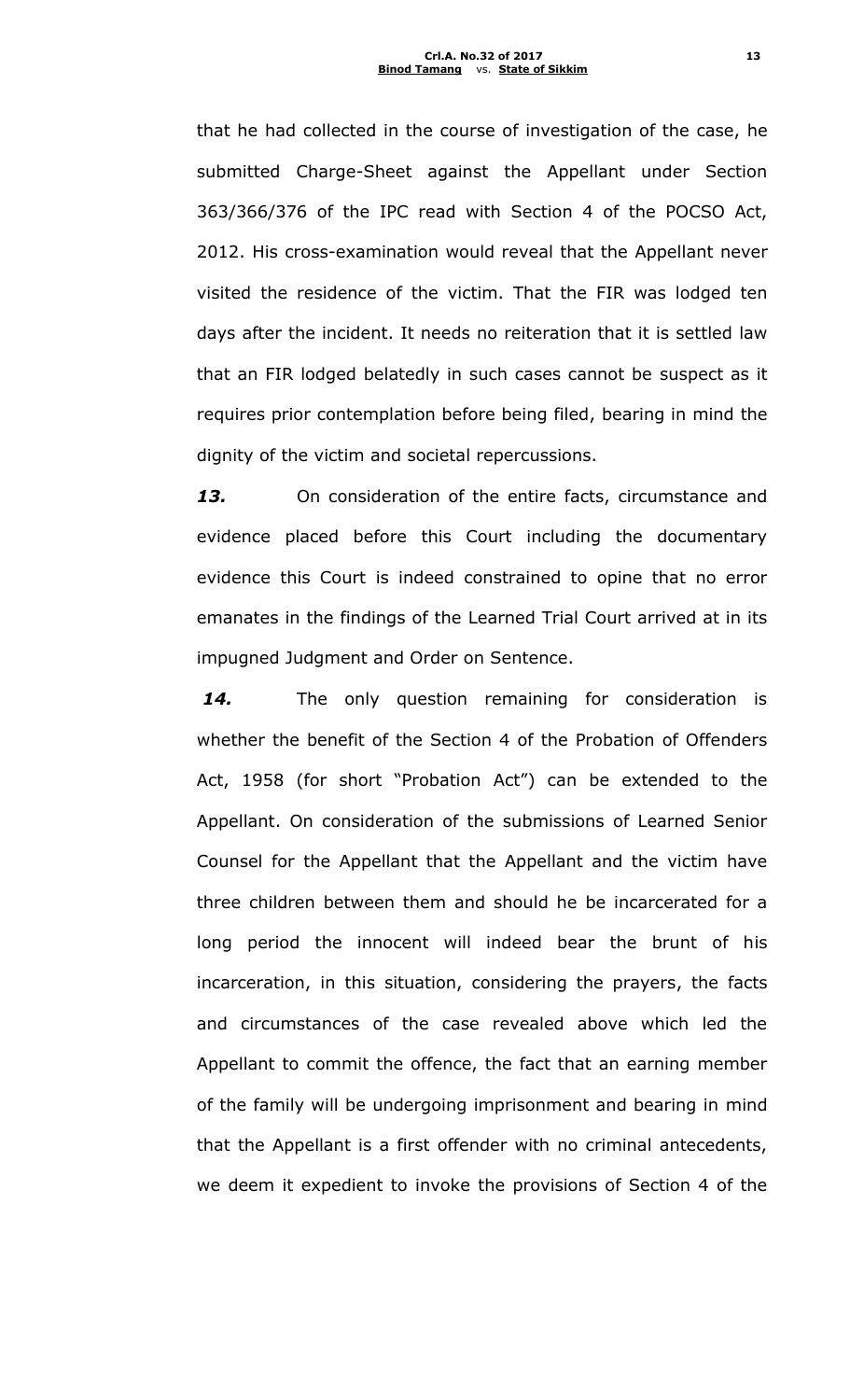Probation Act and release the Appellant on probation of good conduct.

*15.* The Hon'ble Supreme Court in *Lakhvir Singh and Others vs. State of Punjab and Another<sup>11</sup> ,* has held that the legal position insofar as invocation of Section 4 of the Probation Act is concerned has been analysed in *Ishar Das vs. State of Punjab* [(1973) 2 SCC 65] elucidating that the non obstante clause in Section 4 of the Probation Act reflected the legislative intent that provisions of the Act have effect notwithstanding any other law in force at that time. The observation in *Ramji Missar* [AIR 1963 SC 1088] was cited with approval to the effect that in case of any ambiguity, the beneficial provisions of the Act should receive wide interpretation and should not be read in a restricted sense.

*16.* Accordingly, the Appeal is allowed in part as follows:-

(i) The conviction is confirmed.

(ii) So far as the sentencing is concerned, instead of sentencing the Appellant at once to any punishment, we direct that the Appellant be released on entering into a bond with two sureties before the Court of the Learned Special Judge (POCSO) Act, East Sikkim at Gangtok to the satisfaction of the Learned Judge, to appear and receive sentence when called upon to do so during a period of one year. He shall keep the peace and be of good behaviour. The Learned Special Judge (POCSO) Act, East Sikkim at Gangtok shall ensure that the provisions of the proviso to Section 4 of the Probation Act are duly adhered to when requiring sureties to enter into a bond. Let the Appellant appear before the Court of the

1  $11$  (2021) 2 SCC 763